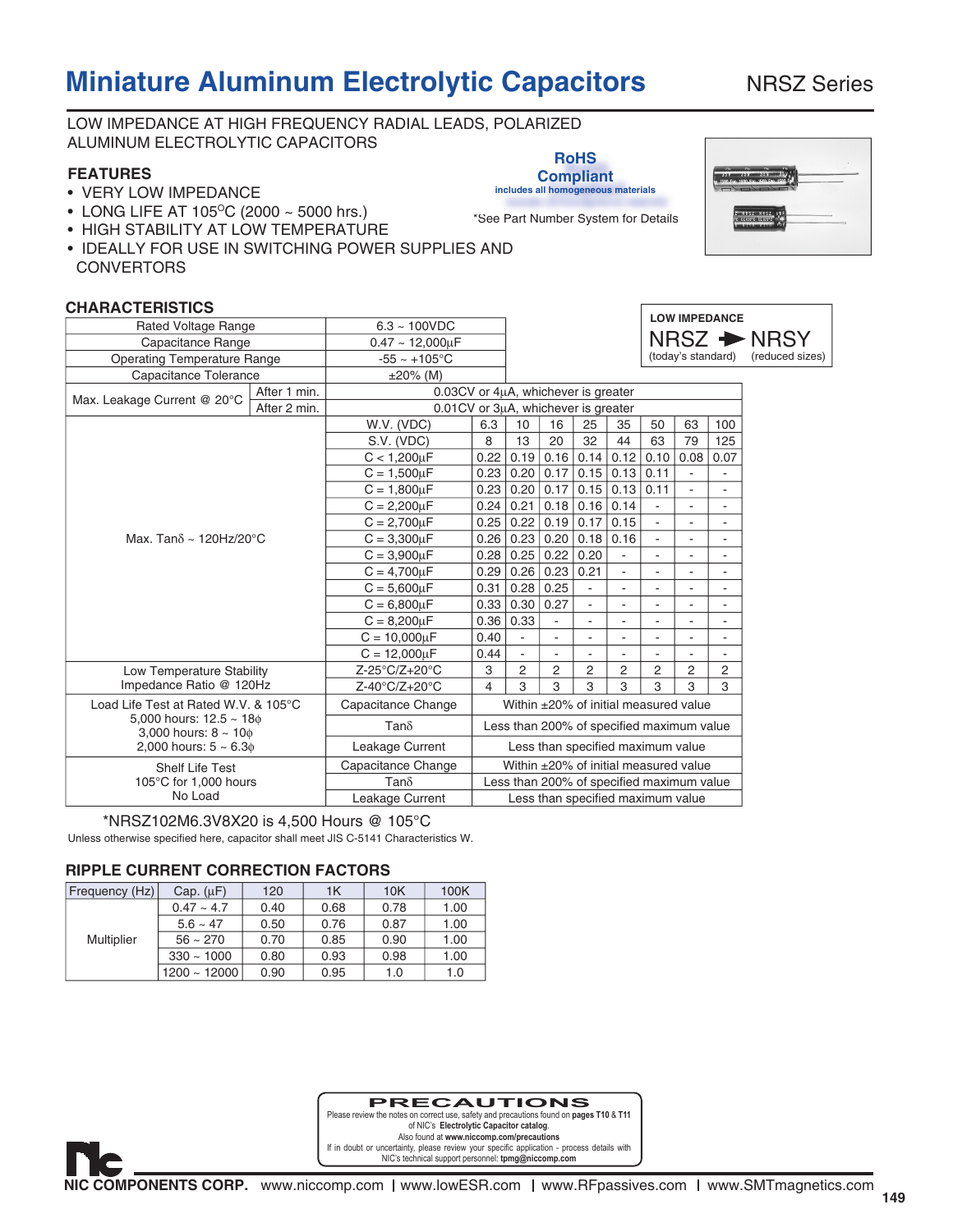# **Miniature Aluminum Electrolytic Capacitors** NRSZ Series

| LEAD SPACING AND DIAMETER (ITIM) |     |     |     |     |      |     |     |  |  |  |  |
|----------------------------------|-----|-----|-----|-----|------|-----|-----|--|--|--|--|
| Case Dia. (Do)                   | 5   | 6.3 | 8   | 10  | 12.5 | 16  | 18  |  |  |  |  |
| Lead Dia. $(d\phi)$              | 0.5 | 0.5 | 0.6 | 0.6 | 0.6  | 0.8 | 0.8 |  |  |  |  |
| Lead Spacing (F)                 | 2.0 | 2.5 | 3.5 | 5.0 | 5.0  | 7.5 | 7.5 |  |  |  |  |
| Dim. $\alpha$                    |     |     |     | 0.5 |      |     |     |  |  |  |  |
| Dim. $\beta$                     |     | 1.0 |     | 2.0 |      |     |     |  |  |  |  |

**LEAD SPACING AND DIAMETER (mm)**



### **STANDARD PRODUCTS, CASE SIZES AND SPECIFICATIONS**

|                      | Cap.      | W.V.  | Max.         | Max. LC   | Max. Impedance |              | Max. Ripple Current at   | Load Life Hours |
|----------------------|-----------|-------|--------------|-----------|----------------|--------------|--------------------------|-----------------|
| <b>Part Number</b>   | $(\mu F)$ | (Vdc) | Tan $\delta$ | $(\mu A)$ | 100KHz/20°C    | 100KHz/-10°C | 100KHz/105°C<br>(mA rms) | @ +105°C        |
| NRSZ101M6.3V5x11F    | 100       |       | 0.22         | 6.3       | 0.90           | 1.8          | 100                      | 2,000           |
| NRSZ221M6.3V6.3x11F  | 220       |       | 0.22         | 13.9      | 0.30           | 0.60         | 280                      | 2,000           |
| NRSZ331M6.3V6.3x11F  | 330       |       | 0.22         | 20.8      | 0.22           | 0.44         | 300                      | 2,000           |
| NRSZ331M6.3V8x11.5F  |           |       | 0.22         | 20.8      | 0.19           | 0.38         | 410                      | 3,000           |
| NRSZ471M6.3V8x11.5F  | 470       |       | 0.22         | 296       | 0.11           | 0.22         | 560                      | 3,000           |
| NRSZ681M6.3V8x15F    | 680       |       | 0.22         | 42.8      | 0.985          | 0.17         | 730                      | 3,000           |
| NRSZ821M6.3V10x12.5F | 820       |       | 0.22         | 51.7      | 0.085          | 0.17         | 800                      | 3,000           |
| NRSZ102M6.3V8x20F    | 1000      |       | 0.22         | 63.0      | 0.069          | 0.14         | 800                      | 3,000           |
| NRSZ331M6.3V10x16F   | 1200      | 6.3   | 0.22         | 75.6      | 0.062          | 0.13         | 1050                     | 3,000           |
| NRSZ152M6.3V10x20F   | 1500      |       | 0.23         | 94.5      | 0.044          | 0.088        | 1250                     | 5,000           |
| NRSZ152M6.3V12.5X16F |           |       | 0.23         | 94.5      | 0.063          | 0.14         | 1150                     | 5,000           |
| NRSZ222M6.3V12.5x20F | 2200      |       | 0.24         | 138       | 0.048          | 0.096        | 1400                     | 5,000           |
| NRSZ272M6.3V12.5x20F | 2700      |       | 0.25         | 170       | 0.038          | 0.076        | 1600                     | 5,000           |
| NRSZ392M6.3V12.5x25F | 3900      |       | 0.28         | 245       | 0.029          | 0.058        | 1800                     | 5,000           |
| NRSZ472M6.3V12.5x25F | 4700      |       | 0.29         | 296       | 0.029          | 0.058        | 1800                     | 5,000           |
| NRSZ562M6.3V16x25F   | 5600      |       | 0.31         | 353       | 0.022          | 0.044        | 2100                     | 5,000           |
| NRSZ123M6.3V18x35.5F | 12000     |       | 0.44         | 756       | 0.018          | 0.036        | 2800                     | 5,000           |
| NRSZ680M10V5x11F     | 68        |       | 0.19         | 6.8       | 0.90           | 1.8          | 160                      | 2,000           |
| NRSZ820M10V5x11F     | 82        |       | 0.19         | 8.2       | 0.65           | 1.3          | 175                      | 2,000           |
| NRSZ101M10V5x11F     | 100       |       | 0.19         | 10.0      | 0.42           | 0.84         | 190                      | 2,000           |
| NRSZ151M10V6.3x11F   | 150       |       | 0.19         | 150.0     | 0.31           | 0.62         | 280                      | 2,000           |
| NRSZ181M10V6.3x11F   | 180       |       | 0.19         | 18.0      | 0.31           | 0.62         | 280                      | 2,000           |
| NRSZ221M10V6.3x11F   | 220       |       | 0.19         | 22.0      | 0.22           | 0.44         | 300                      | 2,000           |
| NRSZ331M10V8x11.5F   | 330       |       | 0.19         | 33.0      | 0.11           | 0.28         | 560                      | 3,000           |
| NRSZ471M10V8x15F     |           |       | 0.19         | 47.0      | 0.085          | 0.17         | 610                      | 3,000           |
| NRSZ471M10V10x12.5F  | 470       |       | 0.19         | 47.0      | 0.12           | 0.24         | 730                      | 3,000           |
| NRSZ561M10V10x16F    | 560       |       | 0.19         | 56.0      | 0.095          | 0.19         | 735                      | 3,000           |
| NRSZ681M10V8x20F     | 680       |       | 0.19         | 68.0      | 0.069          | 0.14         | 800                      | 3,000           |
| NRSZ681M10V10x12.5F  |           |       | 0.19         | 68.0      | 0.085          | 0.17         | 800                      | 3,000           |
| NRSZ102M10V10x20F    | 1000      | 10    | 0.19         | 100       | 0.050          | 0.10         | 1200                     | 3,000           |
| NRSZ102M10V12.5X16F  |           |       | 0.19         | 100       | 0.063          | 0.14         | 1150                     | 5,000           |
| NRSZ122M10V10x20F    | 1200      |       | 0.19         | 120       | 0.044          | 0.088        | 1250                     | 3,000           |
| NRSZ152M10V10x22F    | 1500      |       | 0.20         | 150       | 0.039          | 0.078        | 1450                     | 3,000           |
| NRSZ222M10V12.5x20F  | 2200      |       | 0.22         | 220       | 0.038          | 0.076        | 1400                     | 5,000           |
| NRSZ222M10V12.5x25F  |           |       | 0.22         | 220       | 0.037          | 0.074        | 1700                     | 5,000           |
| NRSZ272M10V12.5x25F  | 2700      |       | 0.22         | 270       | 0.029          | 0.058        | 1800                     | 5,000           |
| NRSZ332M10V12.5x25F  | 3300      |       | 0.23         | 330       | 0.035          | 0.070        | 1700                     | 5,000           |
| NRSZ392M10V16x25F    | 3900      |       | 0.25         | 390       | 0.028          | 0.056        | 2070                     | 5,000           |
| NRSZ472M10V16x31.5F  | 4700      |       | 0.26         | 470       | 0.024          | 0.048        | 2350                     | 5,000           |
| NRSZ562M10V16x31.5F  | 5600      |       | 0.18         | 560       | 0.024          | 0.048        | 2350                     | 5,000           |
| NRSZ682M10V16x35.5F  | 6800      |       | 0.30         | 680       | 0.022          | 0.044        | 2550                     | 5,000           |
| NRSZ822M10V18x35.5F  | 8200      |       | 0.33         | 820       | 0.020          | 0.040        | 2800                     | 5.000           |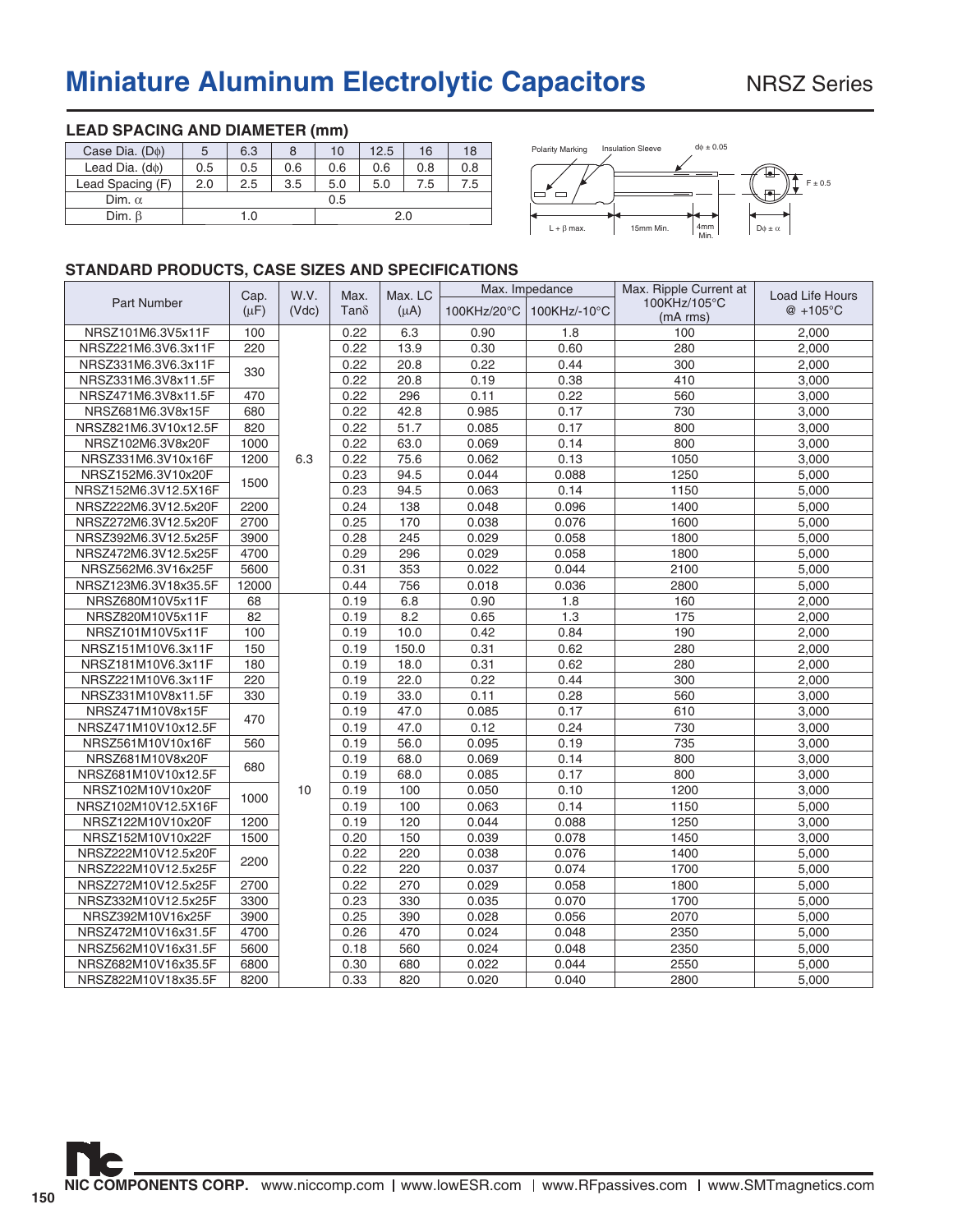## **Miniature Aluminum Electrolytic Capacitors**

### **STANDARD PRODUCTS, CASE SIZES AND SPECIFICATIONS**

|                     |                   |               |                     |                      |             | Max. Impedance | Max. Ripple Current at   |                                |
|---------------------|-------------------|---------------|---------------------|----------------------|-------------|----------------|--------------------------|--------------------------------|
| Part Number         | Cap.<br>$(\mu F)$ | W.V.<br>(Vdc) | Max.<br>$Tan\delta$ | Max. LC<br>$(\mu A)$ | 100KHz/20°C | 100KHz/-10°C   | 100KHz/105°C<br>(mA rms) | Load Life Hours<br>$@ + 105°C$ |
| NRSZ470M16V5x11F    | 47                |               | 0.16                | 7.5                  | 0.90        | 1.8            | 180                      | 2,000                          |
| NRSZ560M16V5x11F    | 56                |               | 0.16                | 9.0                  | 0.90        | 1.8            | 180                      | 2,000                          |
| NRSZ101M16V6.3x11F  | 100               |               | 0.16                | 16.0                 | 0.32        | 0.64           | 280                      | 2,000                          |
| NRSZ121M16V6.3x11F  | 120               |               | 0.16                | 19.2                 | 0.31        | 0.62           | 290                      | 2,000                          |
| NRSZ151M16V6.3x11F  | 150               |               | 0.16                | 24.0                 | 0.22        | 0.44           | 300                      | 2,000                          |
| NRSZ181M16V6.3x11F  | 180               |               | 0.16                | 28.8                 | 024         | 0.48           | 280                      | 2,000                          |
| NRSZ221M16V8x11.5F  | 220               |               | 0.16                | 35.2                 | 0.11        | 0.32           | 560                      | 3,000                          |
| NRSZ271M16V8x12.5F  | 270               |               | 0.16                | 43.2                 | 0.11        | 0.28           | 570                      | 3,000                          |
| NRSZ331M16V8x15F    |                   |               | 0.16                | 52.8                 | 0.085       | 0.17           | 730                      | 3,000                          |
| NRSZ331M16V10x12.5F | 330               |               | 0.16                | 52.8                 | 0.10        | 0.20           | 650                      | 3,000                          |
| NRSZ471M16V8x20F    |                   |               | 0.16                | 75.2                 | 0.069       | 0.14           | 800                      | 3,000                          |
| NRSZ471M16V10x16F   | 470               |               | 0.16                | 75.2                 | 0.90        | 0.18           | 950                      | 3,000                          |
| NRSZ681M16V10x20F   |                   | 16            | 0.16                | 108                  | 0.054       | 0.11           | 1250                     | 3,000                          |
| NRSZ681M16V12.5X16F | 680               |               | 0.16                | 108                  | 0.063       | 0.14           | 1150                     | 5,000                          |
| NRSZ821M16V10x20F   | 820               |               | 0.16                | 131                  | 0.044       | 0.90           | 1250                     | 3,000                          |
| NRSZ102M16V10x22F   | 1000              |               | 0.16                | 160                  | 0.039       | 0.078          | 1450                     | 3,000                          |
| NRSZ122M16V12.5x20F | 1200              |               | 0.16                | 192                  | 0.038       | 0.076          | 1600                     | 5,000                          |
| NRSZ182M16V12.5x25F | 1800              |               | 0.17                | 288                  | 0.029       | 0.058          | 1800                     | 5,000                          |
| NRSZ222M16V12.5x25F |                   |               | 0.18                | 352                  | 0.037       | 0.074          | 1700                     | 5,000                          |
| NRSZ222M16V16x21F   | 2200              |               | 0.18                | 352                  | 0.040       | 0.080          | 1700                     | 5,000                          |
| NRSZ272M16V16x25F   | 2700              |               | 0.19                | 432                  | 0.022       | 0.044          | 2100                     | 5,000                          |
| NRSZ392M16V16x31.5F | 3900              |               | 0.22                | 624                  | 0.018       | 0.036          | 2350                     | 5,000                          |
| NRSZ472M16V16x35.5F | 4700              |               | 0.23                | 752                  | 0.018       | 0.036          | 2550                     | 5,000                          |
| NRSZ562M16V18x35.5F | 5600              |               | 0.25                | 896                  | 0.018       | 0.036          | 2800                     | 5,000                          |
| NRSZ330M25V5x11F    | 33                |               | 0.14                | 8.3                  | 0.90        | 1.8            | 160                      | 2,000                          |
| NRSZ470M25V5x11F    | 47                |               | 0.14                | 11.7                 | 0.42        | 0.84           | 190                      | 2,000                          |
| NRSZ680M25V6.3x11F  | 68                |               | 0.14                | 17.0                 | 0.32        | 0.64           | 280                      | 2,000                          |
| NRSZ101M25V6.3x11F  | 100               |               | 0.14                | 25.0                 | 0.22        | 0.48           | 300                      | 2,000                          |
| NRSZ151M25V8x11.5F  | 150               |               | 0.14                | 37.5                 | 0.11        | 0.22           | 560                      | 3,000                          |
| NRSZ181M25V8x12.5F  | 180               |               | 0.14                | 45.0                 | 0.11        | 0.22           | 570                      | 3,000                          |
| NRSZ221M25V8x15F    |                   |               | 0.14                | 55.0                 | 0.085       | 0.18           | 730                      | 3,000                          |
| NRSZ221M25V10x12.5F | 220               |               | 0.14                | 55.0                 | 0.12        | 0.24           | 630                      | 3,000                          |
| NRSZ271M25V10x12.5F | 270               |               | 0.14                | 67.5                 | 0.085       | 0.18           | 800                      | 3,000                          |
| NRSZ331M25V8x20F    |                   |               | 0.14                | 82.5                 | 0.069       | 0.16           | 800                      | 3,000                          |
| NRSZ331M25V10x16F   | 330               |               | 0.14                | 82.5                 | 0.090       | 0.18           | 830                      | 3,000                          |
| NRSZ471M25V10x16F   |                   |               | 0.14                | 117                  | 0.065       | 0.13           | 1010                     | 3,000                          |
| NRSZ471M25V12.5X16F | 470               | 25            | 0.14                | 117                  | 0.063       | 0.14           | 1150                     | 5,000                          |
| NRSZ561M25V10x20F   | 560               |               | 0.14                | 140                  | 0.044       | 0.088          | 1250                     | 3,000                          |
| NRSZ681M25V10x22F   | 680               |               | 0.14                | 170                  | 0.039       | 0.078          | 1450                     | 3,000                          |
| NRSZ102M25V12.5x20F |                   |               | 0.14                | 250                  | 0.038       | 0.076          | 1600                     | 5,000                          |
| NRSZ102M25V16x16F   | 1000              |               | 0.14                | 250                  | 0.038       | 0.076          | 1600                     | 5,000                          |
| NRSZ122M25V12.5x25F | 1200              |               | 0.14                | 300                  | 0.029       | 0.058          | 1800                     | 5,000                          |
| NRSZ182M25V16x25F   | 1800              |               | 0.15                | 450                  | 0.022       | 0.044          | 2100                     | 5,000                          |
| NRSZ222M25V16x25F   | 2200              |               | 0.16                | 550                  | 0.029       | 0.058          | 2000                     | 5,000                          |
| NRSZ272M25V16x31.5F | 2700              |               | 0.17                | 675                  | 0.018       | 0.038          | 2350                     | 5,000                          |
| NRSZ332M25V18x35.5F | 3300              |               | 0.18                | 825                  | 0.018       | 0.038          | 2550                     | 5,000                          |
| NRSZ39M25V18x31.5F  | 3900              |               | 0.20                | 975                  | 0.018       | 0.046          | 2800                     | 5,000                          |
| NRSZ472M25V18x35.5F | 4700              |               | 0.21                | 1175                 | 0.021       | 0.042          | 2700                     | 5,000                          |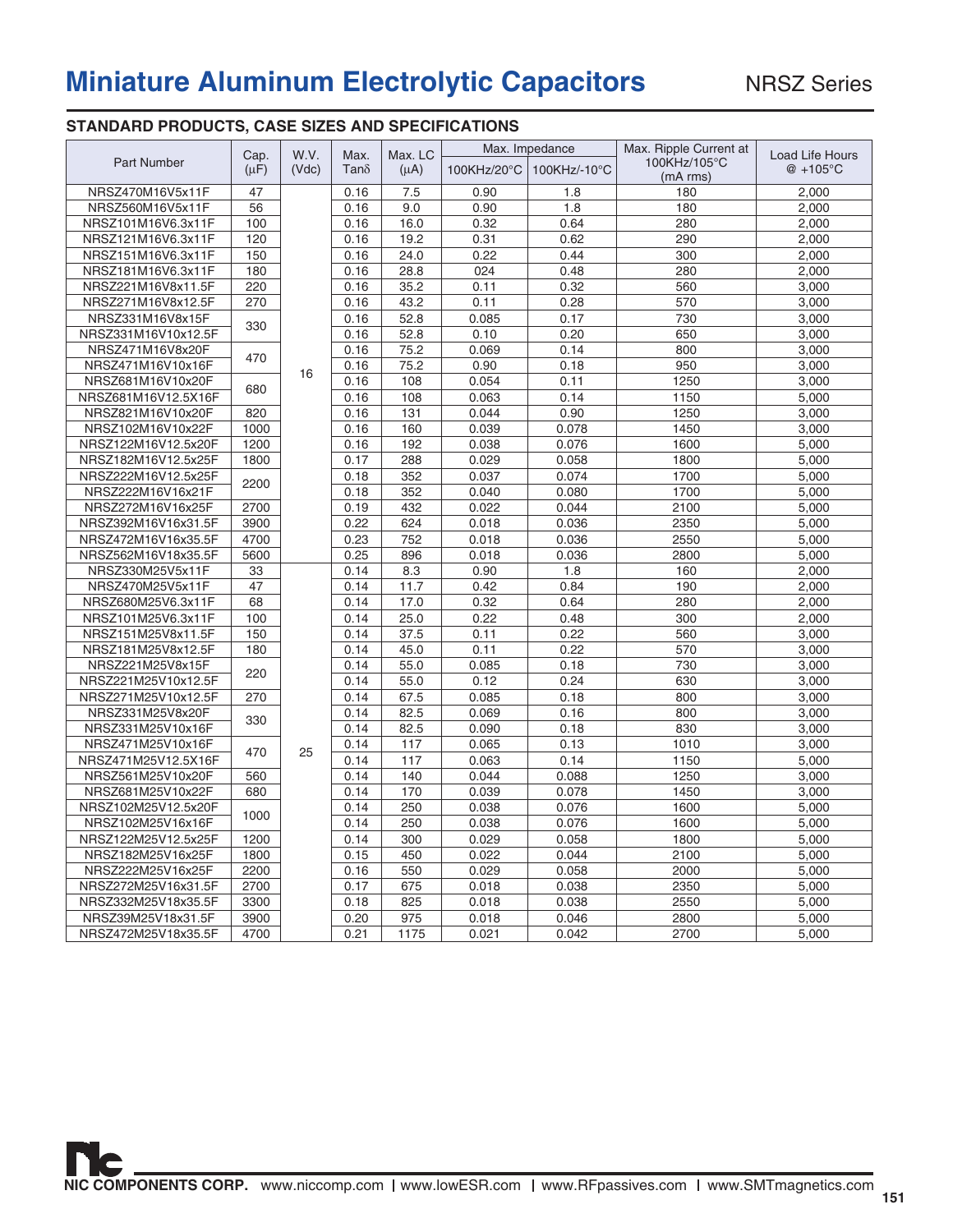# **Miniature Aluminum Electrolytic Capacitors**

### **STANDARD PRODUCTS, CASE SIZES AND SPECIFICATIONS**

|                                      |                 |       |                      |            |             | Max. Impedance | Max. Ripple Current at |                                 |
|--------------------------------------|-----------------|-------|----------------------|------------|-------------|----------------|------------------------|---------------------------------|
| <b>Part Number</b>                   | Cap.            | W.V.  | Max.<br>Tan $\delta$ | Max. LC    | 100KHz/20°C | 100KHz/-10°C   | 100KHz/105°C           | Load Life Hours<br>$@ + 105$ °C |
|                                      | $(\mu F)$       | (Vdc) |                      | $(\mu A)$  |             |                | (mA rms)               |                                 |
| NRSZ220M35V5x11F                     | 22              |       | 0.12                 | 7.7        | 0.42        | 0.84           | 190                    | 2,000                           |
| NRSZ330M35V6.3x11F                   | 33              |       | 0.12                 | 11.6       | 0.42        | 0.84           | 190                    | 2,000                           |
| NRSZ470M35V6.3x11F                   | 47              |       | 0.12                 | 16.5       | 0.32        | 0.64           | 280                    | 2,000                           |
| NRSZ680M35V6.3x11F                   | 68              |       | 0.12                 | 19.6       | 0.22        | 0.44           | 300                    | 2,000                           |
| NRSZ820M35V6.3x11F                   | 82              |       | 0.12                 | 28.7       | 0.24        | 0.48           | 280                    | 2,000                           |
| NRSZ101M35V8x11.5F                   | 100             |       | 0.12                 | 35.0       | 0.11        | 0.22           | 560                    | 3,000                           |
| NRSZ121M35V8x12.5F                   |                 |       | 0.12                 | 42.0       | 0.11        | 0.22           | 570                    | 3,000                           |
| NRSZ121M35V10x12.5F                  | 120             |       | 0.14                 | 42.0       | 0.14        | 0.28           | 560                    | 3,000                           |
| NRSZ151M35V8x15F                     |                 |       | 0.12                 | 52.5       | 0.085       | 0.17           | 730                    | 3,000                           |
| NRSZ151M35V10x12.5F                  | 150             |       | 0.12                 | 52.5       | 0.12        | 0.24           | 635                    | 3,000                           |
| NRSZ221M35V8x20F                     |                 |       | 0.12                 | 77.0       | 0.069       | 0.14           | 800                    | 3,000                           |
| NRSZ221M35V10x16F                    | 220             |       | 0.12                 | 77.0       | 0.085       | 0.17           | 950                    | 3,000                           |
| NRSZ331M35V10x20F                    |                 |       | 0.12                 | 115        | 0.044       | 0.088          | 1250                   | 3,000                           |
| NRSZ331M35V12.5X16F                  | 330             | 35    | 0.12                 | 115        | 0.063       | 0.14           | 1150                   | 5,000                           |
| NRSZ391M35V10x20F                    | 390             |       | 0.12                 | 136        | 0.054       | 0.11           | 1190                   | 3,000                           |
| NRSZ471M35V10x20F                    | 470             |       | 0.12                 | 164        | 0.054       | 0.11           | 1250                   | 3,000                           |
| NRSZ561M35V12.5x20F                  | 560             |       | 0.12                 | 196        | 0.042       | 0.084          | 1400                   | 5,000                           |
| NRSZ681M35V12.5x20F                  | 680             |       | 0.12                 | 238        | 0.038       | 0.076          | 1600                   | 5,000                           |
| NRSZ102M35V12.5x25F                  |                 |       | 0.12                 | 350        | 0.029       | 0.058          | 1800                   | 5,000                           |
|                                      | 1000            |       |                      | 350        |             |                |                        |                                 |
| NRSZ102M35V16x21F                    |                 |       | 0.12                 |            | 0.037       | 0.074          | 1700                   | 5,000                           |
| NRSZ122M35V16x25F                    | 1200            |       | 0.12                 | 420        | 0.029       | 0.058<br>0.044 | 2000                   | 5,000                           |
| NRSZ152M35V16x25F                    | 1500            |       | 0.13                 | 525        | 0.022       |                | 2100                   | 5,000                           |
| NRSZ222M35V16x31.5F                  | 2200            |       | 0.14                 | 770        | 0.018       | 0.036          | 2350                   | 5,000                           |
| NRSZ222M35V16x35.5F                  |                 |       | 0.14                 | 770        | 0.018       | 0.036          | 2550                   | 5,000                           |
| NRSZ272M35V18x35.5F                  | 2700            |       | 0.15                 | 945        | 0.018       | 0.036          | 2800                   | 5,000                           |
| NRSZ332M35V18x35.5F                  | 3300            |       | 0.16                 | 1155       | 0.022       | 0.044          | 2700                   | 5,000                           |
| NRSZ1R0M50V5x11F                     | 1.0             |       | 0.10                 | 3.0        | 3.3         | 6.6            | 30                     | 2,000                           |
| NRSZ2R2M50V5x11F<br>NRSZ4R7M50V5x11F | 2.2<br>4.7      |       | 0.10<br>0.10         | 3.0<br>3.0 | 3.0<br>2.0  | 6.0<br>4.0     | 45<br>90               | 2,000<br>2,000                  |
| NRSZ100M50V5x11F                     | 10              |       | 0.10                 | 5.0        | 1.7         | 3.4            | 110                    |                                 |
| NRSZ150M50V5x11F                     | 15              |       |                      | 7.5        | 1.2         | 2.4            | 130                    | 2,000                           |
| NRSZ180M50V5x11F                     | 18              |       | 0.10<br>0.10         | 9.0        | 1.0         | 2.0            | 150                    | 2,000<br>2,000                  |
| NRSZ220M50V5x11F                     | $\overline{22}$ |       | 0.10                 | 11.0       | 0.70        | 1.4            | 160                    | 2,000                           |
| NRSZ330M50V6.3x11F                   | 33              |       | 0.10                 | 16.5       | 0.55        | 1.1            | 200                    | 2,000                           |
| NRSZ390M50V6.3x11F                   | 39              |       | 0.10                 | 19.5       | 0.55        | 1.1            | 200                    | 2,000                           |
| NRSZ470M50V6.3x11F                   | 47              |       | 0.10                 | 23.5       | 0.43        | 0.86           | 220                    | 2,000                           |
| NRSZ680M50V8x11.5F                   | 68              |       | 0.10                 | 34.0       | 0.26        | 0.52           | 360                    | 3,000                           |
| NRSZ820M50V8x12.5F                   | 82              |       | 0.10                 | 41.0       | 0.24        | 0.48           | 400                    | 3,000                           |
| <b>NRSZ101M50V8x15F</b>              |                 |       | 0.10                 | 50.0       | 0.18        | 0.36           | 500                    | 3,000                           |
| NRSZ101M50V10x12.5F                  | 100             |       | 0.10                 | 50.0       | 0.25        | 0.50           | 520                    | 3,000                           |
| NRSZ111M50V8x20F                     |                 |       | 0.10                 | 60.0       | 0.16        | 0.32           | 650                    | 3,000                           |
| NRSZ121M50V10x12.5F                  | 120             | 50    | 0.10                 | 60.0       | 0.16        | 0.32           | 550                    | 3,000                           |
| NRSZ151M50V8x20F                     | 150             |       | 0.10                 | 75.0       | 0.16        | 0.32           | 650                    | 3,000                           |
| NRSZ181M50V10x16F                    | 180             |       | 0.10                 | 90.0       | 0.12        | 0.24           | 760                    | 3,000                           |
| NRSZ221M50V10x20F                    | 220             |       | 0.10                 | 110        | 0.10        | 0.20           | 850                    | 3,000                           |
| NRSZ221M50V12.5X16F                  | 220             |       | 0.10                 | 110        | 0.12        | 0.24           | 800                    | 5,000                           |
| NRSZ331M50V10x22F                    | 330             |       | 0.10                 | 165        | 0.072       | 0.16           | 1000                   | 3,000                           |
| NRSZ391M50V12.5x20F                  |                 |       | 0.10                 | 195        | 0.059       | 0.12           | 1200                   | 5,000                           |
| NRSZ391M50V16x16F                    | 390             |       | 0.10                 | 195        | 0.08        | 0.16           | 1610                   | 5,000                           |
| NRSZ471M50V12.5x20F                  |                 |       | 0.10                 | 235        | 0.059       | 0.12           | 1200                   | 5,000                           |
| NRSZ471M50V16X16F                    | 470             |       | 0.10                 | 235        | 0.07        | 0.14           | 1200                   | 5,000                           |
| NRSZ561M50V12.5x25F                  | 560             |       | 0.10                 | 280        | 0.045       | 0.092          | 1400                   | 5,000                           |
|                                      |                 |       |                      |            |             |                | 1750                   |                                 |
| NRSZ102M50V16x25F                    | 1000            |       | 0.10                 | 500        | 0.039       | 0.078          |                        | 5,000                           |
| NRSZ122M50V16x31.5F                  | 1200            |       | 0.10                 | 600        | 0.025       | 0.058          | 2100                   | 5,000                           |
| NRSZ152M50V16x35.5F                  | 1500            |       | 0.11                 | 750        | 0.025       | 0.058          | 2300                   | 5,000                           |
| NRSZ182M50V18x35.5F                  | 1800            |       | 0.11                 | 900        | 0.024       | 0.048          | 2400                   | 5,000                           |